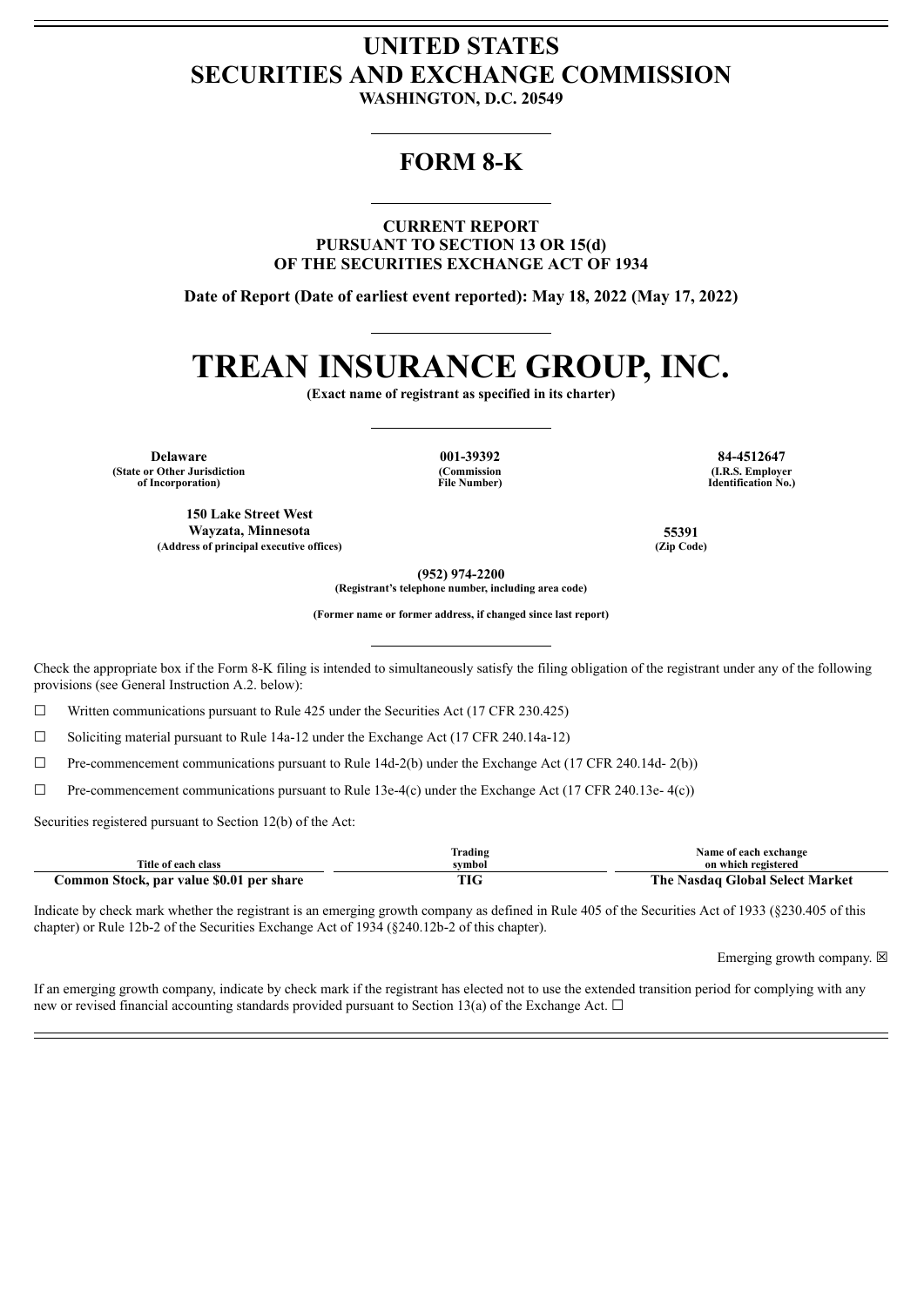#### **ITEM 5.07. SUBMISSION OF MATTERS TO A VOTE OF SECURITY HOLDERS.**

The 2022 annual meeting of the stockholders (the "Annual Meeting") of Trean Insurance Group, Inc. (the "Company") was held on May 17, 2022. As of March 21, 2022, the record date for the Annual Meeting, a total of 51,176,887 shares of the Company's common stock were outstanding and entitled to vote on all matters presented to the Company's stockholders at the Annual Meeting, of which a total of 43,575,470 shares of the Company's common stock were present in person or represented by proxies at the Annual Meeting, constituting a quorum. At the Annual Meeting, the Company's stockholders considered the following proposals:

- (1) to elect two Class II directors to the Company's board of directors (the "Board"), each to serve for a term of three years and until his or her successor is elected and qualified; and
- (2) to cast an advisory (non-binding) vote to ratify the appointment of Deloitte & Touche LLP as the Company's independent registered public accounting firm for the fiscal year ending December 31, 2022.

The final voting results for each proposal are described below. For beneficial owners holding the Company's common stock at a bank or brokerage institution, a "broker non-vote" occurred if the owner failed to give voting instructions, and the bank or broker was otherwise restricted from voting on the owner's behalf.

#### *Proposal 1*

Two Class II directors were elected to the Company's Board to serve for a term of three years. The results of the election were as follows:

| Name              | For                  | Withheld  | <b>Broker Non-Votes</b> |
|-------------------|----------------------|-----------|-------------------------|
| Andrew M. O'Brien | 38.186.461           | 3.987.196 | 1.401.813               |
| Steven B. Lee     | 36.975.737 5.197.920 |           | 1.401.813               |

#### *Proposal 2*

The Audit Committee's selection of Deloitte & Touche LLP as the Company's registered independent public accounting firm for the fiscal year ending December 31, 2022 was ratified. The results of the vote were as follows:

| For     | eainst | bstentions ا | Broker Non-Votes                                                                                                      |
|---------|--------|--------------|-----------------------------------------------------------------------------------------------------------------------|
| 107.710 | 10     | 29.642       | $\overline{\phantom{a}}$                                                                                              |
| --      | 1 X    |              | <b>Contract Contract Contract Contract Contract Contract Contract Contract Contract Contract Contract Contract Co</b> |